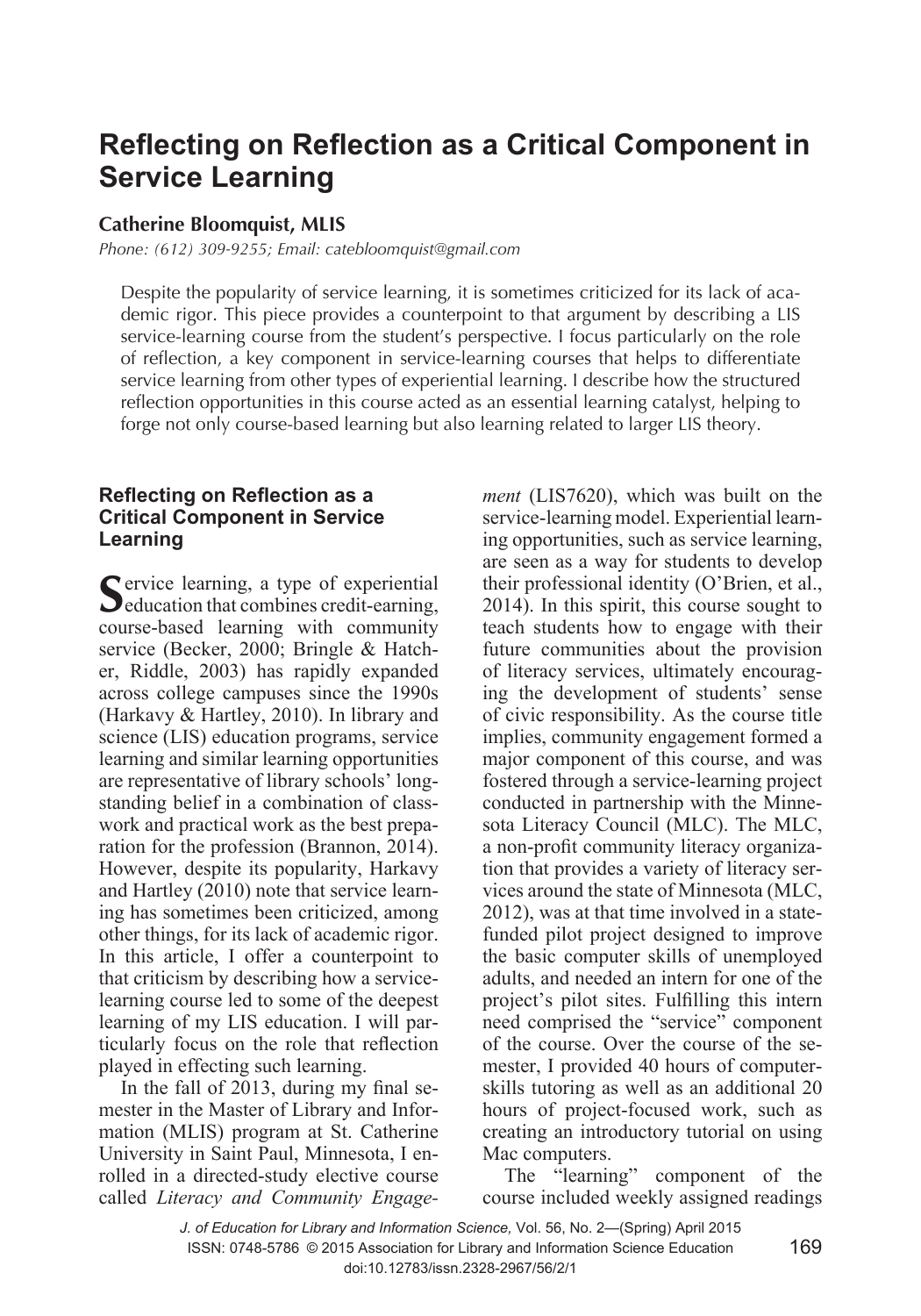on course-related subjects (e.g., community engagement and partnerships, service learning conceptualizations, literacy services and community information needs) combined with weekly reflection, which I will discuss in more detail below. Because I took the class as a directed study, there were no formal classroom lectures; instead the professor and I arranged regular in-person meetings and frequently communicated by email. The learning component of the course also included a semester-long community-based research project in which I identified and recommended possible remedies to the digital literacy barriers faced by the community of computer trainees at the pilot site. One of the findings of this community-based research project was that trainees placed a high value on the learning support provided by the tutors. As a result, the MLC agreed to consider my recommendation to increase its tutor recruitment and support efforts.

Next, I will describe how reflection forged the connection between the service and learning components that I described above. Reflection, described as "thoughtful self-examination" (Ball & Schilling, 2006, p. 279) or "introspective and probing self-assessment" (Ball, 2008, p. 73) serves to link the separate service and learning experiences in a service-learning course (Riddle, 2003; Swords & Kiely, 2010). Indeed, Becker (2000) notes that reflection is the key differentiator between service learning and other types of experiential learning (e.g., internships, practica, volunteerism). Reflection frequently takes the form of written assignments, such as journaling, short reflection pieces or longer research papers, but it may also take other forms, such as in-class or online discussions between the student, classmate(s) and/or the instructor (Becker, 2000; Cuban & Hayes, 2001; Yontz & de la Pena McCook, 2003). In my case, reflection took place as a weekly written reflection submitted electronically to the instructor.

Many of the courses in the MLIS pro-

gram had required me to respond to readings, but reflection in this course required conscious and deliberate consideration of the connections between my service experience and the readings. Though my reflection pieces were generally short, averaging around 1,000 words, they were serious thought pieces in which writing was placed within "a discipline, a subject and serious purpose" (Sawyer, 2009, p. 69). Approaching reflection in this way elevated it from being merely a catalog of my experience to being a true learning catalyst. I will illustrate this with an example that occurred about mid-way through the semester.

During this particular week, I worked with a trainee who had very low computer skills. At the same time, the trainee demonstrated high literacy in other areas, such as the field of work that had been the trainee's profession for over 30 years. Despite the trainee's high level of workrelated literacy, the trainee's inability to use a computer to confirm compliance with safety protocols had cost the trainee their job. My instructional skills were severely challenged in working with this trainee. Most trainees I had worked with to this point had at least some computer experience and were familiar with basic concepts such as using a mouse and keyboard. That week I floundered as I struggled to explain foundational computer concepts that I previously took for granted as common knowledge. The instructional challenges I experienced that week were certainly rife for selfassessment and could have been the focus of my reflection. However, Swords and Kiely (2010) call for reflection to be "critical," in which students move beyond self-discovery in favor of questions around power relations, ideology and social structures.

One of the assigned readings for that week had been a chapter from Brandt's *Literacy in American Lives* (2001), which discussed the different economic value and outcomes of various literacies. I found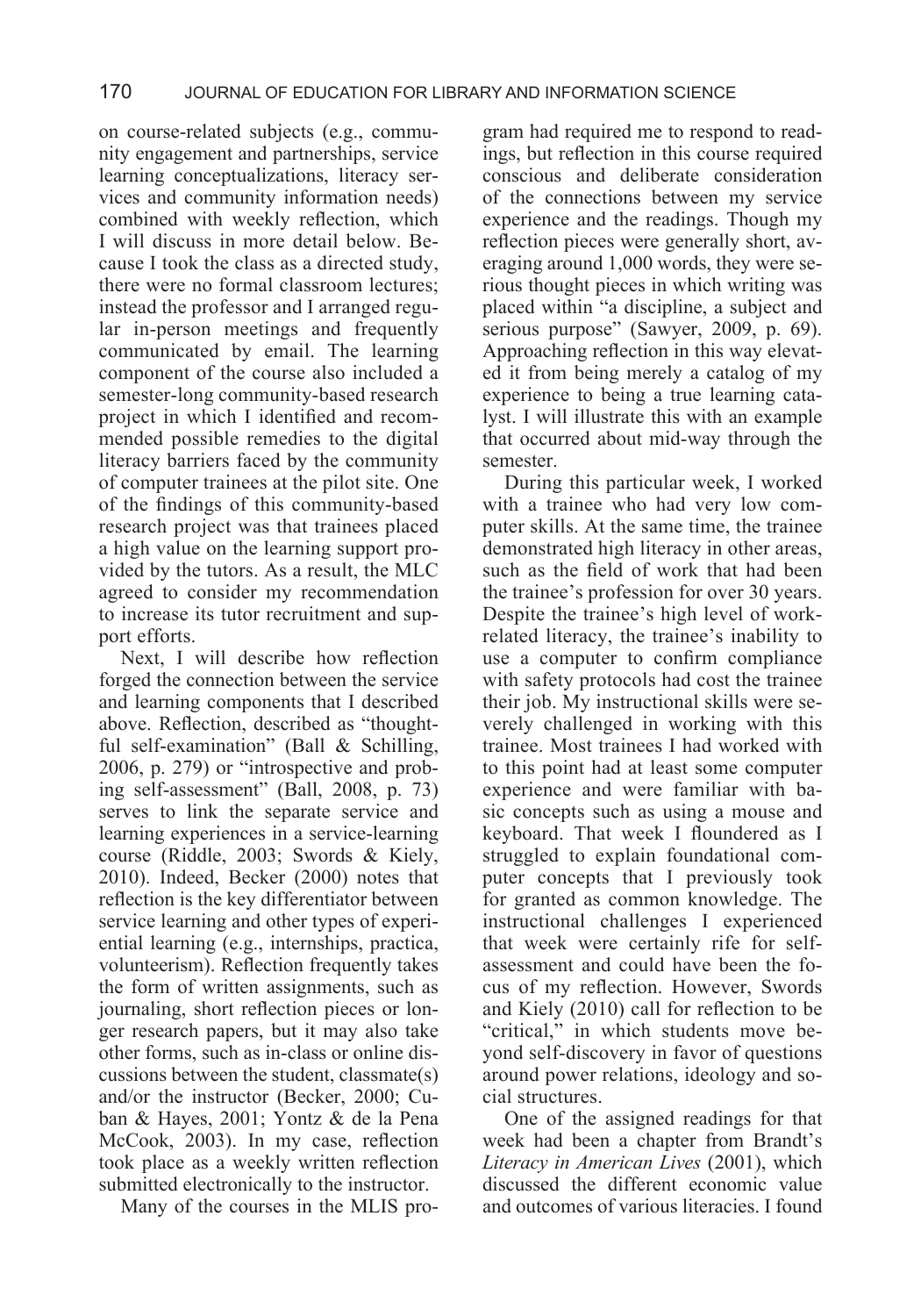the reading powerful but it only affected me in an abstract way until I later sat down to write my reflection and considered that week's service experience in light of Brandt's words. The trainee I worked with that week was clearly highly literate—just not in the *right* literacies. This had not only cost the trainee their job, but also rendered them effectively illiterate and unable to regain access to the economy. I had been previously exposed to digital divide issues during my LIS education but now I comprehended the power of literacy as an economic resource (Brandt, 2001) in a way that was not possible in the classroom alone.

This is but one example of how reflection enhanced my understanding of key concepts in this service-learning course. However, my learning in this course also transcended course concepts, serving to crystallize much of the theoretical knowledge I gained during my LIS education. For example, early courses in the MLIS program introduced me to LIS ethical mandates regarding equity of access. Given my own relatively privileged experience, I did not have the frame of reference to comprehend the everyday implications of such inequities, but here I was confronted with people who were in serious economic peril because of low digital literacy. Similarly, my LIS education had introduced me to libraries' social justice and advocacy roles. I recognized the need for such activism, but felt thwarted by my own personal inhibitions as well as a lack of knowledge about how to engage with communities. This course not only provided me with this knowledge also mobilized me, because I saw that my efforts could have an effect. As a result, I initiated and circulated an online petition about inequity of access to the Gmail webmail service that has garnered over 500 signatures to date. In so doing, I was able to reimagine myself as not just a librarian but as an activist, which was a key step in the development of my professional identity (O'Brien, et al., 2014), and also resulted in truly the

most powerful learning experience of my LIS education.

#### **References**

- Ball, M. (2008). Practicums and service learning in LIS Education. *Journal of Education For Library & Information Science, 49*(1), 70–82.
- Ball, M., & Schilling, K. (2006). Service learning, technology and LIS education. *Journal of Education for Library & Information Science, 47*(4), 277–290. http://dx.doi.org/10.2307/40323821
- Becker, N. (2000). Service learning in the curriculum: Preparing LIS students for the next millennium. *Journal of Education for Library and Information Science, 41*(4), 285–293. http://dx.doi. org/10.2307/40324046
- Brannon, S. (2014). Assessment in Fieldwork Courses: What are we rating? *Journal of Education for Library & Information Science, 55*(4), 274–302.
- Brandt, D. (2001). The means of production. *In Literacy in American Lives* (pp. 169–186). Cambridge University Press. http://dx.doi. org/10.1017/CBO9780511810237.007
- Bringle, R.G. & Hatcher, J.A. (1995). A servicelearning curriculum for faculty. *Michigan Journal of Community Service Learning, 2*(1), 112– 122.
- Cuban, S., & Hayes, E. (2001). Perspectives of five library and information studies students Iivolved in service learning at a community-based literacy program. *Journal of Education for Library & Information Science, 42*(2), 86–95. http://dx.doi. org/10.2307/40324022
- Harkavy, I., & Hartley, M. (2010). Pursuing Franklin's dream: Philosophical and historical roots of service-learning. *American Journal Of Community Psychology, 46*(3/4), 418–427. doi:10.1007/ s10464-010-9341-x
- Minnesota Literacy Council. (2012). *About the Minnesota Literacy Council.* Retrieved from http:// mnliteracy.org/about
- O'Brien, H.L., Freund, L., Jantzi, L. & Sinahan, S. (2014). Investigating a peer-to-peer community service learning model for LIS Education. *Journal of Education for Library & Information Science, 55*(4), 322–335.
- Riddle, J. S. (2003). Where's the library in service learning?: Models for engaged library instruction. *Journal Of Academic Librarianship, 29*(2), 71–81. http://dx.doi.org/10.1016/S0099- 1333(02)00424-X
- Sawyer, P. (2009). The writing program and the call to service: A progress report from a land grant university. *Michigan Journal of Community Service Learning, 15*(2), 68–76.